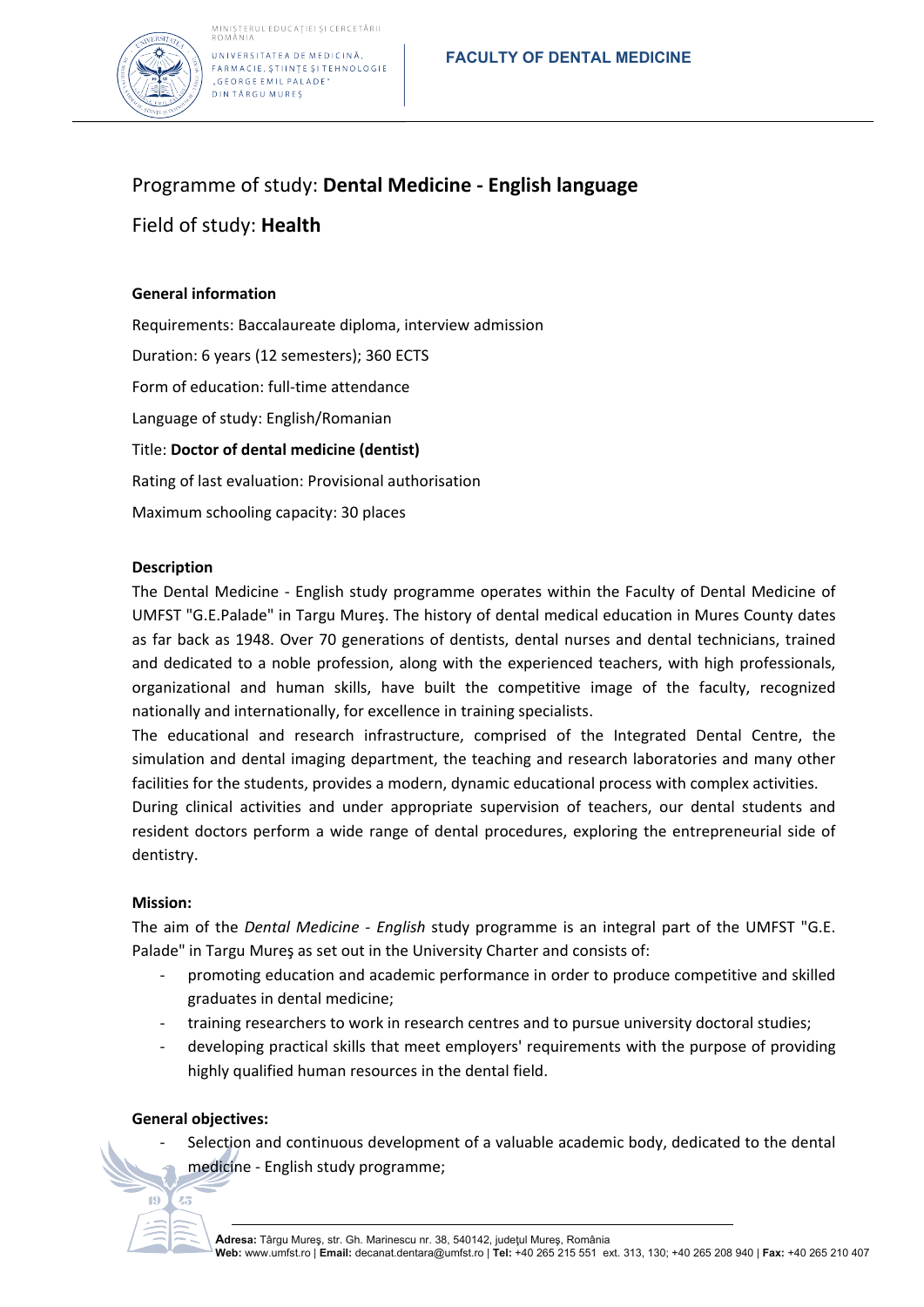

#### UNIVERSITATEA DE MEDICINĂ, FARMACIE, ȘTIINȚE ȘI TEHNOLOGIE "GEORGE EMIL PALADE"

**DINTÂRGU MUREȘ** 

- Developing the fundamental and applied research skills of the students, in order to implement a clinical attitude, specific to the field of dental medicine;
- Providing the educational framework for the ethical training of the student in addressing life and professional issues.

#### **Learning outcomes of the study programme**

**Professional competences** *- Descriptors of the level of the structural elements of professional competences*

- Disease state identification and accurately diagnosing dental condition(s);
- Conservative treatment of dento-periodontal structures;
- Diagnosis and interceptive treatment of dentomaxillary anomalies;
- Prosthetic restoration of dental arches;
- Diagnosis, evolution and clinical examination of patients with maxillofacial surgical conditions;
- Managing the theoretical and legislative bases of the health care systems, as well as the managerial ones regarding the dental offices.

#### **Transverse Competences -** *Descriptors of the level of transverse competences*

- Performance of the professional tasks in a responsible manner, in conditions of restricted autonomy and qualified assistance;
- Knowledge of the roles and activities involved in teamwork and assignment of the tasks to the subordinated levels;
- Becoming aware of the need for life-long training, using the learning resources and techniques efficiently for the personal and professional development.

#### **Subjects**

| 1 <sup>st</sup> Year                    | 2 <sup>nd</sup> Year                        |
|-----------------------------------------|---------------------------------------------|
| Cell and molecular biology              | Clinical, topographic and imaging anatomy   |
| Anatomy and embriology                  | Morphopathology                             |
| Physiology                              | Genetics                                    |
| Biophysics. Biophysics in dentistry     | Immunology                                  |
| General biochemistry                    | Foreign language 2                          |
| Histology. Cytology                     | Physical education                          |
| Foreign language 1                      | Microbiology - bacteriology                 |
| Physical education                      | Dental materials                            |
| First aid measures/Communication skills | Microbiology - virusology, mycology         |
| Hygiene and health education            | Physiopathlogy                              |
| Medical terminology                     | Pharmacology                                |
| <b>Behavioural sciences</b>             | Preventive dentistry 1                      |
| Bioethics and medical deontology        | Ergonomy. Notions of diagnosis in dentistry |
| Neuroanatomy and cervical anatomy       | Hygiene and health education                |
| Biochemistry of the oral cavity         | Medical psychology                          |
| Teeth and dental arches morphology.     | Methodology of scientific research          |
| Masticatory function                    | Healthcare informatics and biostatistics    |
| Annual clinical practice                | Annual clinical practice                    |
| <b>Optional subject</b>                 | Optional subject                            |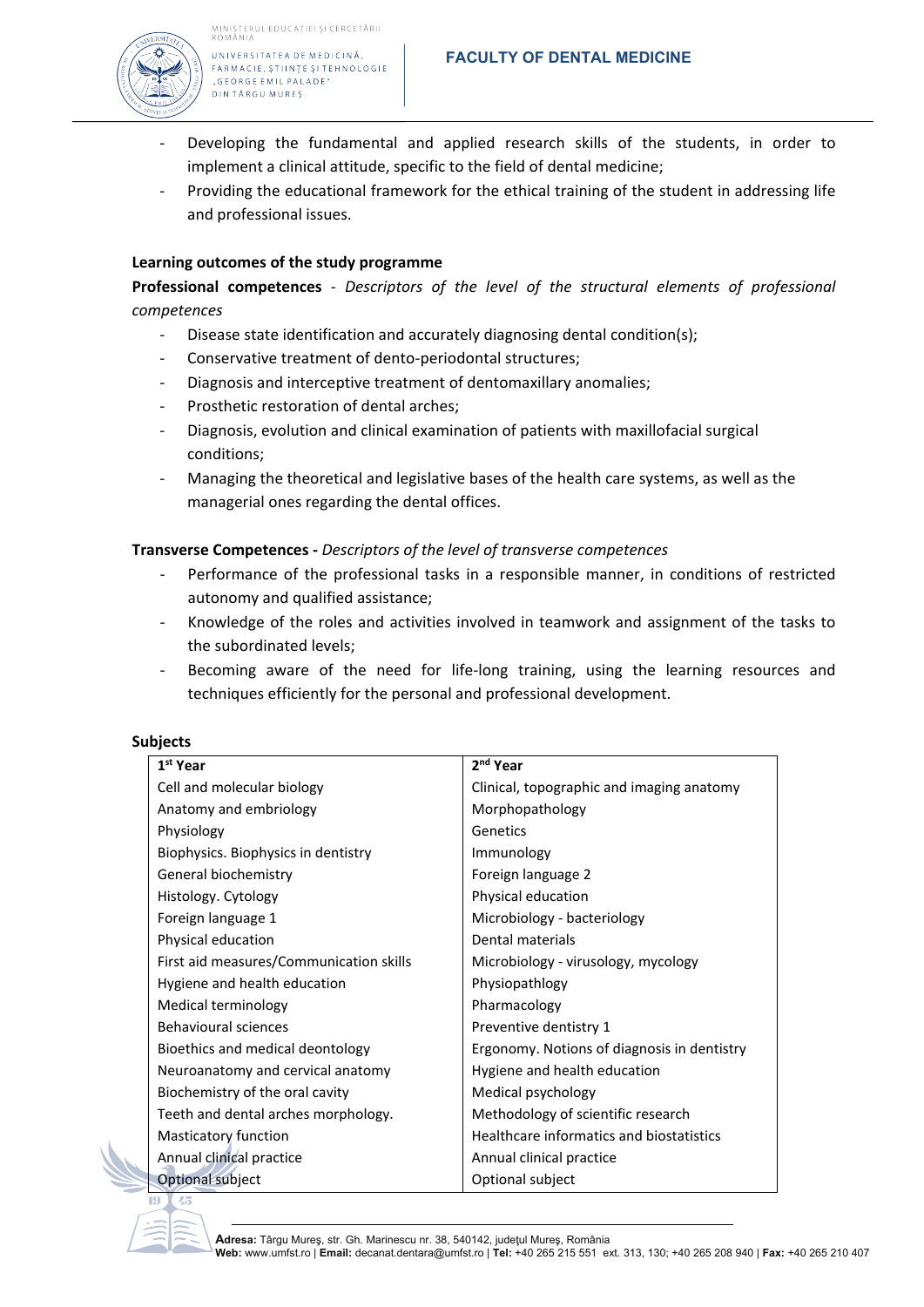# MINISTERUL EDUCAȚIEI ȘI CERCETĂRII<br>ROMÂNIA



IOMININ<br>FARMACIE, ȘTIINȚE ȘI TEHNOLOGIE<br>"GEORGE EMIL PALADE"<br>DIN TÂRGU MUREȘ

#### **FACULTY OF DENTAL MEDICINE**

| 3rd Year                                      | 4 <sup>th</sup> Year                 |
|-----------------------------------------------|--------------------------------------|
| Anesthesia. Anesthesia and sedation in dental | Odontotherapy                        |
| medicine                                      | Endodontics 1                        |
| Technology of dental prostheses (1), (2)      | Fixed prosthodontics                 |
| Medical semiology. Internal medicine          | Forensic medicine                    |
| Occlusology                                   | General radiology                    |
| Preventive dentistry 2                        | Dento-alveolar surgery               |
| Conservative dentistry (simulation)           | Infectious diseases                  |
| Surgical semiology. General surgery           | Epidemiology and preventive medicine |
| Dermatology                                   | Otorhinolaringology                  |
| Prosthodontics (simulation)                   | Ophtalmology                         |
| Annual clinical practice                      | Dental radiology                     |
| Optional subject                              | Paediatric dentistry 1               |
| Facultative subject                           | Neurology                            |
|                                               | Psychiatry                           |
|                                               | Paediatrics                          |
|                                               | Annual clinical practice             |
|                                               | Optional subject                     |

| 5 <sup>th</sup> Year              | 6 <sup>th</sup> Year                       |
|-----------------------------------|--------------------------------------------|
| Oral and maxillo-facial Surgery 1 | Professional organization and legislation  |
| Orthodontics 1                    | Dental office management                   |
| Aesthetics in orthodontics        | Removable prosthodontics                   |
| Paediatric dentistry 2            | Periodontology 2                           |
| Oral implantology                 | Medical and surgical emergencies in dental |
| Endocrinology concepts            | medicine                                   |
| Physiotherapy in dental medicine  | Oral pathology                             |
| Implanto-prosthetic therapy       | Oral and maxillo-facial Surgery 2          |
| Periodontology 1                  | Dentofacial cosmetics                      |
| Removable prosthodontics          | Orthodontics 2                             |
| Endodontics 2                     | Oral rehabilittion                         |
| Annual clinical practice          | Community dentistry                        |
| Optional subject                  | Specialty practice                         |
|                                   | Graduation thesis preparation              |
|                                   | Optional subject                           |

| <b>Optional subject</b>                                                                                                                                                                                                                                                                         |
|-------------------------------------------------------------------------------------------------------------------------------------------------------------------------------------------------------------------------------------------------------------------------------------------------|
| Diet principles in oral pathology<br>Dental materials in paediatric dentistry<br>Medical terminology - applied linguistics and communication skills in<br>Romanian language<br>Adhesive modern techniques in dentistry<br>Biocompatibility of dental materials<br>Ethics and academic integrity |
|                                                                                                                                                                                                                                                                                                 |

**Adresa:** Târgu Mureş, str. Gh. Marinescu nr. 38, 540142, judeţul Mureş, România<br>**Web:** www.umfst.ro | **Email:** decanat.dentara@umfst.ro | **Tel:** +40 265 215 551 ext. 313, 130; +40 265 208 940 | **Fax:** +40 265 210 407